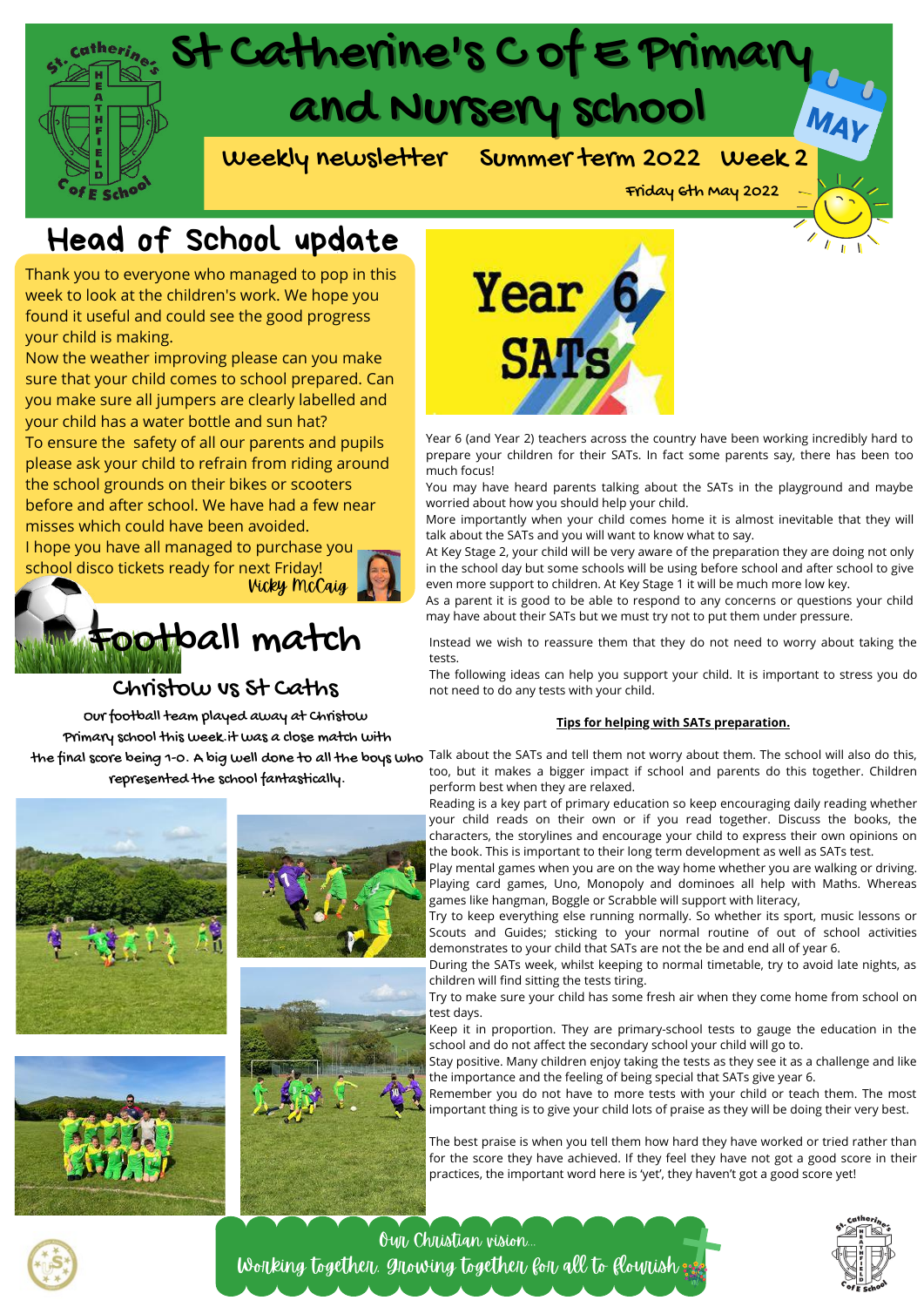

### Friends of St Catherine 's School Disco

#### Friday 13th May

• 16.00 – 16.45 – F/S & Key Stage 1

Parents of nursery children to accompany their child please.

• 17.00 – 18.00 – Key Stage 2.

Tickets £2.50 to include a drink, crisps, and a glow stick.

No tuck shop available at this event.

Please complete the form and place with money in

the post box outside of reception.





Well done to Bella in Year 2 who has achieved a swimming badge for swimming 200m. A wonderful achievement!

#### Summer term diary dates

**Summer term begins** - Monday 25th April **Reading Parent Pop In** - Wednesday 27th April 9.10am-9.40am **Parent book look -** Tuesday 3rd May & Thursday 5th May 3.15pm **KS2 SATS week -** 9th May **School disco** - Friday 13th May after school (more info to follow) **Kingfishers class swimming** - 16th -20th May **Kestrels class swimming** - 23rd - 27th May **Arts week** - 23rd - 27th May **Platinum Jubilee celebration** - Friday 27th May (families invited)

**HALF TERM 30th May - 6th June**

**Children return to school -** Tuesday 7th June **Year 1 Phonics screening** - Week beg 7th June **Buzzards class swimming** - 5 sessions 6th June- 17th June (more info to follow) **Reading Parent Pop In** - Wednesday 16th June 3pm **Sports day** - Thursday 23rd June **Reports out to parents** - Friday 1st July **Non-uniform day** - Friday 1st July donations for summer fair **Parents consultations** - week beginning 4th July **Year 2 camp** - Thursday 7th July **Summer fair** - Friday 8th July 2pm **Year 6 Leavers assembly** - Friday 22nd July **Y6 residential** - Monday 25th - 27th July **Last day of the academic year** Wednesday 27th July

\*these dates may be subject to change and additional dates added so please keep reading school communications